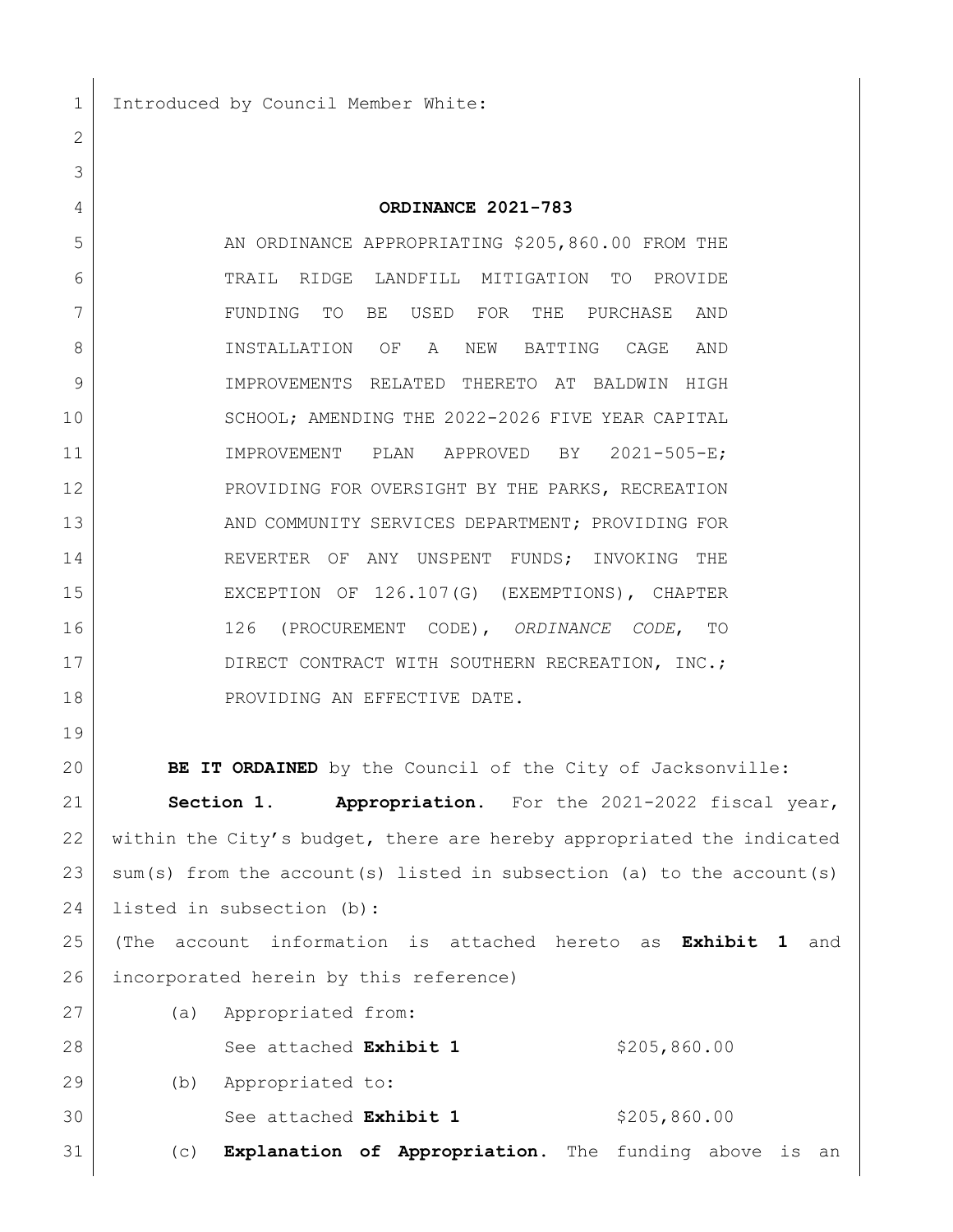appropriation from the Trail Ridge Mitigation Fund (43301) 2 to be spent on the purchase and installation of a new batting cage and improvements related thereto at Baldwin 4 High School, located at 291 Mill Street West, Baldwin, FL 32234.

 **Section 2**. **Purpose and use of funds.** The purpose of the appropriation above is to provide funding from the Trail Ridge Landfill Mitigation Account to purchase and install a new batting cage and improvements related thereto at Baldwin High School, located at 291 Mill Street West, Baldwin, FL 32234. An explanation of scope is included in the quote attached hereto as **Exhibit 2.**

 **Section 3. Capital Improvement Plan Amendment.** Ordinance 2021-505-E, adopting the 2022-2026 Five-Year Capital Improvement Plan (the "CIP") for the City and certain of its independent agencies, is hereby amended to provide funding for the Project, as more fully described in the Project Information Sheet, attached hereto as **Exhibit 3** and incorporated herein by this reference. The City Council finds that the deferral of this amendment of the CIP until the next annual budget and CIP review will be detrimental to the best interests of the community because such deferral will result in unnecessary delay 21 of the Project and loss of grant funding for the Project. Pursuant to Section 122.605(c), *Ordinance Code*, enactment of this Ordinance requires the affirmative vote of two-thirds of the City Council members present at the meeting because of the CIP amendment set forth in this section. This Ordinance shall constitute an amendment to Ordinance 2021-505-E. In all other respects, the Five-Year Capital Improvement Plan approved by Ordinance 2021-505-E shall remain 28 unchanged and continue in full force and effect.

 **Section 4. Oversight/Reverter.** The Mayor is requested to appoint the Parks, Recreation and Community Services Department (the "Department") to oversee the disbursement of funds. The Department

 $-2 -$